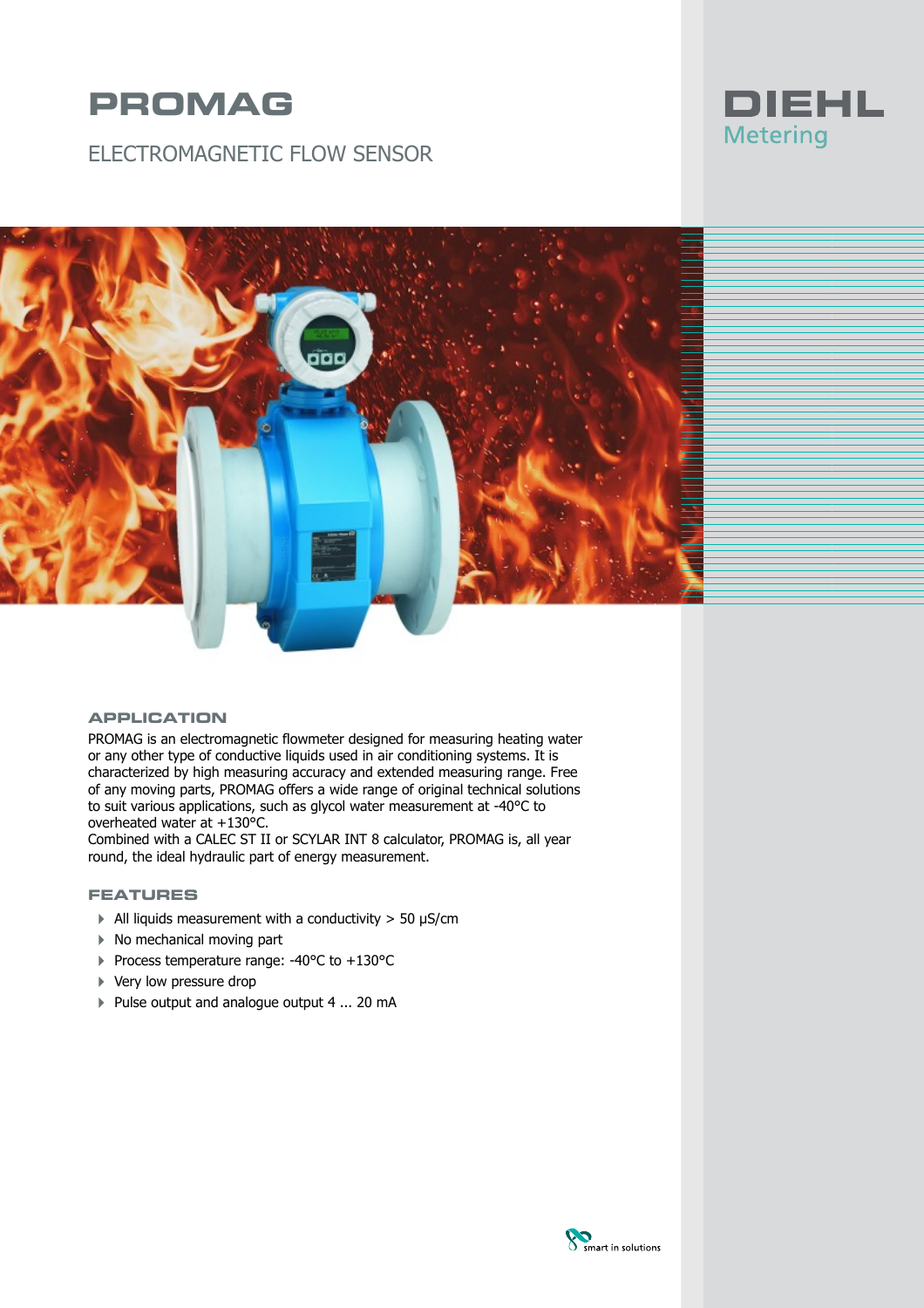# **PROMAG** ELECTROMAGNETIC FLOW SENSOR

#### **GENERAL**

|                               |               | <b>PROMAG</b>                                                                                |
|-------------------------------|---------------|----------------------------------------------------------------------------------------------|
|                               |               |                                                                                              |
| Application                   |               | Heating / cooling                                                                            |
| Measuring accuracy            | $\%$          | $+/- 0.5$                                                                                    |
| Ambient temperature           | $^{\circ}$    | $-20+60$                                                                                     |
| Power supply                  |               | 85 to 260 V AC   45 to 65 Hz                                                                 |
| Mounting position             |               | Any position                                                                                 |
| Degree of protection          |               | IP <sub>67</sub>                                                                             |
| Pulse output                  |               | 30 V DC max.   duration 2 s.   max freq. 100 Hz   max intensity 250 mA                       |
| Current output                |               | 4  20 mA Rc < 700 $\Omega$   HART protocol compatible                                        |
| Status output                 |               | Error message or flow direction recognition                                                  |
| Minimal conductivity          | $\mu$ S/cm 50 |                                                                                              |
| Power consumption             |               | $<$ 12 VA                                                                                    |
| Galvanic isolation            |               | All circuits for inputs, outputs and power supply are galvanically insulated from each other |
| Electromagnetic compatibility |               |                                                                                              |
| (EMC)                         |               | According to EN61326 and NAMUR NE21                                                          |
| Data storage                  |               | Data are stored in an EEPROM                                                                 |
| Parameters adjustment         |               | On display                                                                                   |

# **TECHNICAL DATA FLOW SENSOR**

| Nominal diameter | <b>DN</b> | mm      | 25   | 32    | 40    | 50    | 65    | 80    | 100   | 125  |
|------------------|-----------|---------|------|-------|-------|-------|-------|-------|-------|------|
| Maximal flowrate | $q_s$     | $m^3/h$ | 18   | 30    | 42    | 66    | 120   | 180   | 282   | 450  |
| Minimal flowrate | <b>a</b>  | $m^3/h$ | 0.54 | 0.9   | 1.5   | 2.1   | 3.6   | 5.4   | 8.7   | 13.2 |
| Pulse weight     |           | l/pulse |      |       |       |       | 10    | 10    | 10    | 100  |
| Nominal diameter | <b>DN</b> | mm      | 150  | 200   | 250   | 300   | 350   | 400   | 500   |      |
| Maximal flowrate | $q_s$     | $m^3/h$ | 600  | 1,100 | 1,700 | 2,400 | 3,300 | 4,200 | 6,600 |      |
| Minimal flowrate | $q_i$     | $m^3/h$ | 20   | 35    | 55    | 80    | 110   | 140   | 220   |      |
| Pulse weight     |           | l/pulse | 100  | 100   | 100   | 100   | 100   | 1,000 | 1,000 |      |

# **HOT APPLICATION (PROMAG 10P) ACS CERTIFIED**

| Nominal diameter                                                                | <b>DN</b> | mm  | 25  | 32  | 40  | 50  | 65  | 80  | 100 | 125 |
|---------------------------------------------------------------------------------|-----------|-----|-----|-----|-----|-----|-----|-----|-----|-----|
| Coating PTFE - T. -40°C to<br>+130°C - compact version -<br>Raised face flanges | <b>PN</b> | bar | 40  | 40  | 40  | 40  | 16  | 16  | 16  | 16  |
| Nominal diameter                                                                | <b>DN</b> | mm  | 150 | 200 | 250 | 300 | 350 | 400 | 500 |     |
| Coating PTFE - T. -40°C to<br>+130°C - compact version -<br>Raised face flanges | PN        | bar | 16  | 10  | 10  | 10  | 10  | 10  | 10  |     |

# **HOT APPLICATION (PROMAG 10L) NON ACS**

| Nominal diameter                                                                | <b>DN</b> | mm  | 25  | 32  | 40  | 50  | 65  | 80  | 100 | 125 |
|---------------------------------------------------------------------------------|-----------|-----|-----|-----|-----|-----|-----|-----|-----|-----|
| Coating PTFE - T. -20°C to<br>+90°C - compact version - blind<br>rotary flanges | <b>PN</b> | bar | 16  | 16  | 16  | 16  | 16  | 16  | 16  | 16  |
| Nominal diameter                                                                | <b>DN</b> | mm  | 150 | 200 | 250 | 300 | 350 | 400 | 500 |     |
| Coating PTFE - T. -20°C to<br>+90°C - compact version - blind<br>rotary flanges | <b>PN</b> | bar | 16  | 10  | 10  | 10  | -   |     | -   |     |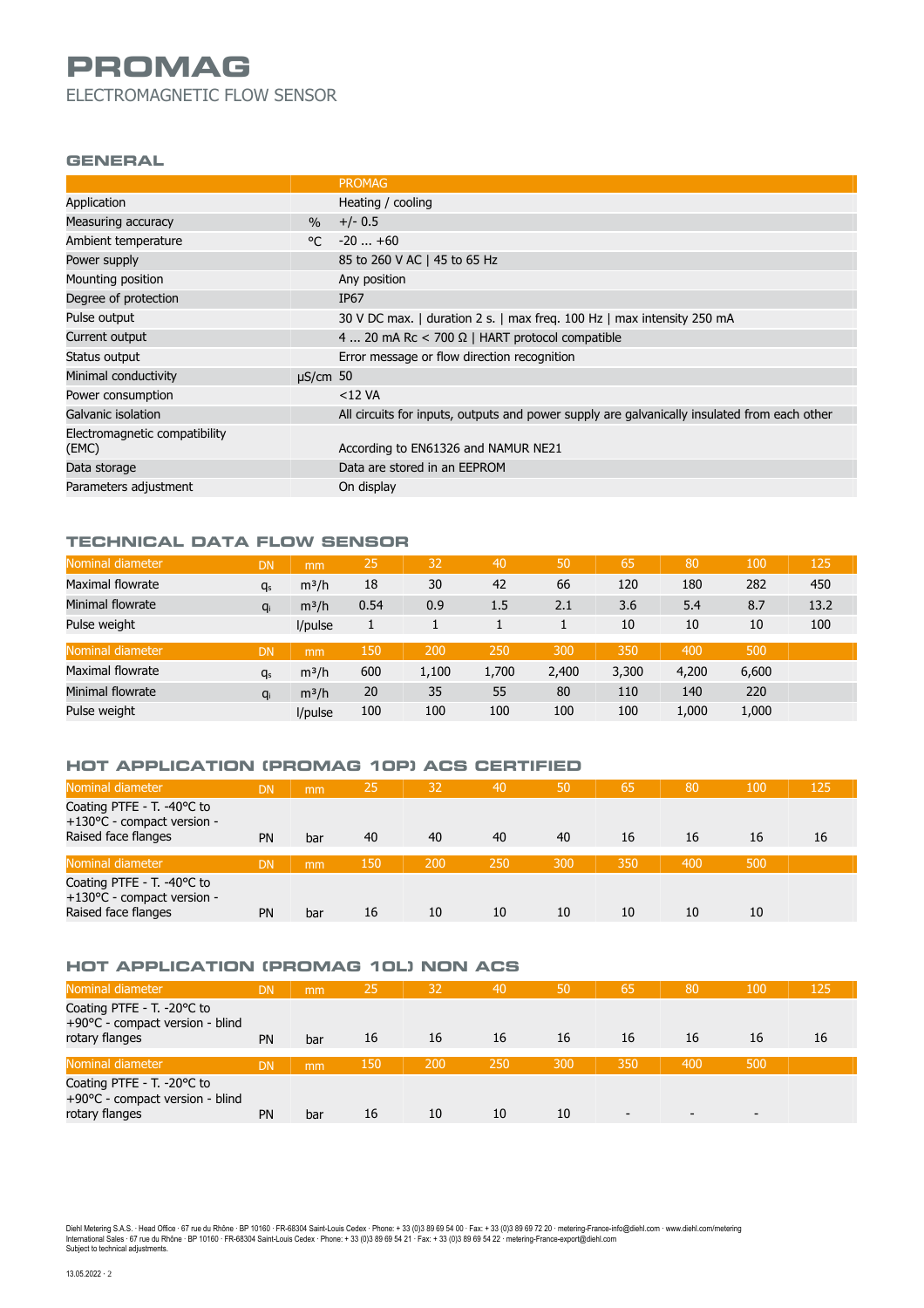# **PROMAG** ELECTROMAGNETIC FLOW SENSOR

## **COLD APPLICATION (PROMAG 10L) ACS CERTIFIED**

| Nominal diameter                                                                                  | DN        | mm  | 25  | 32  | 40  | 50  | 65  | 80  | 100 | 125 |
|---------------------------------------------------------------------------------------------------|-----------|-----|-----|-----|-----|-----|-----|-----|-----|-----|
| Coating PU - T. -20 $\degree$ C to +50 $\degree$ C<br>- compact version - blind rotary<br>flanges | PN        | bar | 16  | 16  | 16  | 16  | 16  | 16  | 16  | 16  |
|                                                                                                   |           |     |     |     |     |     |     |     |     |     |
| Nominal diameter                                                                                  | DN        | mm  | 150 | 200 | 250 | 300 | 350 | 400 | 500 |     |
| Coating PU - T. -20°C to +50°C<br>- compact version - blind rotary<br>flanges                     | <b>PN</b> | bar | 16  | 10  | 10  | 10  | 10  | 10  | 10  |     |

### **PROMAG 10P: DIMENSIONS, WEIGHT AND CONNECTIONS**



### Compact version

Flange connection EN1092-1 (DIN 2501), DN ≤ 300 type A ; DN ≥350 type B (DN25 PN16 only according to EN1092-1).

| Nominal diameter | <b>DN</b> | mm             | 25     | 32     | 40     | 50     | 65     | 80     | 100    | 125    |
|------------------|-----------|----------------|--------|--------|--------|--------|--------|--------|--------|--------|
| L                |           | mm             | 200    | 200    | 200    | 200    | 200    | 200    | 250    | 250    |
| K                |           | m <sub>m</sub> | 120    | 120    | 120    | 120    | 180    | 180    | 180    | 260    |
| Α                |           | mm             | 178    | 178    | 178    | 178    | 178    | 178    | 178    | 178    |
| B                |           | mm             | 2030   | 2030   | 2030   | 2030   | 2030   | 2030   | 2030   | 2030   |
| С                |           | mm             | 161181 | 161181 | 161181 | 161181 | 161181 | 161181 | 161181 | 161181 |
| D                |           | mm             | 113    | 113    | 113    | 113    | 113    | 113    | 113    | 113    |
| E                |           | mm             | 150    | 150    | 150    | 150    | 150    | 150    | 150    | 150    |
| F                |           | mm             | 341    | 341    | 341    | 341    | 391    | 391    | 391    | 472    |
| G                |           | mm             | 257    | 257    | 257    | 257    | 282    | 282    | 282    | 322    |
| Weight           |           | Kg             | 7.3    | 8      | 9.4    | 10.6   | 12     | 14     | 16     | 21.5   |
| Nominal diameter | <b>DN</b> | m <sub>m</sub> | 150    | 200    | 250    | 300    | 350    | 400    | 500    |        |
| L                |           | mm             | 300    | 350    | 450    | 500    | 550    | 600    | 650    |        |
| K                |           | mm             | 260    | 324    | 400    | 460    | 564    | 616    | 717    |        |
| Α                |           | mm             | 178    | 178    | 178    | 178    | 178    | 178    | 178    |        |
| B                |           | mm             | 2030   | 2030   | 2030   | 2030   | 2030   | 2030   | 2030   |        |
| С                |           | mm             | 161181 | 161181 | 161181 | 161181 | 161181 | 161181 | 161181 |        |
| D                |           | mm             | 113    | 113    | 113    | 113    | 113    | 113    | 113    |        |
| E                |           | mm             | 150    | 150    | 150    | 150    | 150    | 150    | 150    |        |
| F                |           |                |        |        |        |        |        |        |        |        |
|                  |           | mm             | 472    | 527    | 577    | 627    | 738.5  | 790.5  | 891.5  |        |
| G                |           | mm             | 322    | 347    | 372    | 397    | 456.5  | 482.5  | 533.5  |        |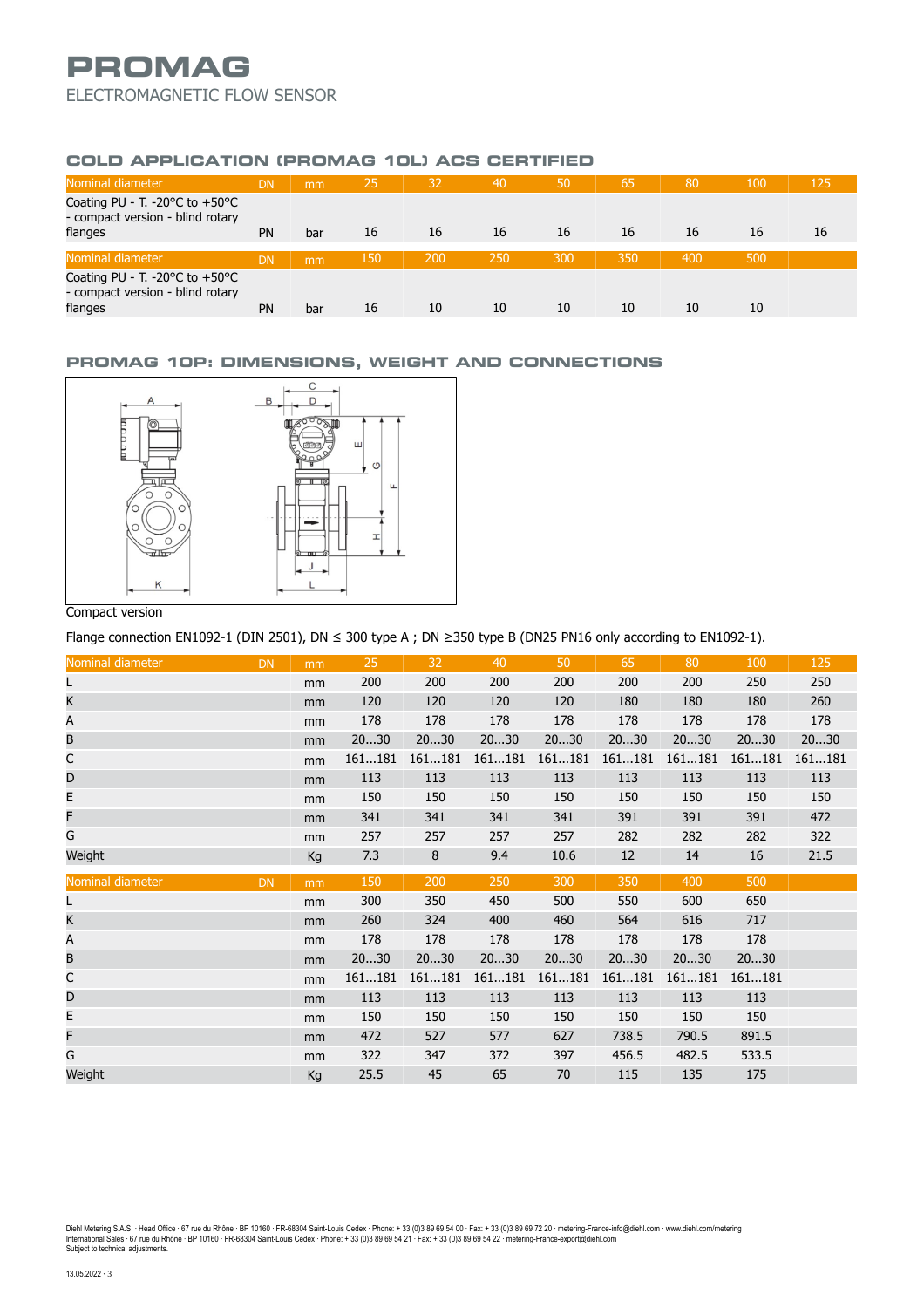# **PROMAG** ELECTROMAGNETIC FLOW SENSOR

### **PROMAG 10L: DIMENSIONS, WEIGHT AND CONNECTIONS**



### Compact version

PROMAG 10L: Flange connection EN1092-1 (DIN 2501) (DN25 PN16 only according to EN1092-1).

| Nominal diameter | <b>DN</b> | mm | 25     | 32     | 40     | 50       | 65     | 80     | 100    | 125    |
|------------------|-----------|----|--------|--------|--------|----------|--------|--------|--------|--------|
| L                |           | mm | 200    | 200    | 200    | 200      | 200    | 200    | 250    | 250    |
| Κ                |           | mm | 120    | 120    | 120    | 120      | 180    | 180    | 180    | 260    |
| Α                |           | mm | 178    | 178    | 178    | 178      | 178    | 178    | 178    | 178    |
| B                |           | mm | 2030   | 2030   | 2030   | 2030     | 2030   | 2030   | 2030   | 2030   |
| С                |           | mm | 161181 | 161181 | 161181 | 161  181 | 153168 | 153168 | 153168 | 153172 |
| D                |           | mm | 113    | 113    | 113    | 121      | 121    | 121    | 121    | 121    |
| E                |           | mm | 150    | 150    | 150    | 150      | 150    | 150    | 150    | 150    |
| F                |           | mm | 341    | 341    | 341    | 341      | 391    | 391    | 391    | 472    |
| G                |           | mm | 257    | 257    | 257    | 257      | 282    | 282    | 282    | 322    |
| Weight           |           | Kg | 5.7    | 6.4    | 7.8    | 9        | 10.4   | 12.4   | 14.4   | 19.9   |
| Nominal diameter | <b>DN</b> | mm | 150    | 200    | 250    | 300      | 350    | 400    | 500    |        |
| L                |           | mm | 300    | 350    | 450    | 500      | 550    | 600    | 650    |        |
| K                |           | mm | 260    | 324    | 400    | 460      | 564    | 616    | 717    |        |
| Α                |           |    |        |        |        |          |        |        |        |        |
|                  |           | mm | 178    | 178    | 178    | 178      | 178    | 178    | 178    |        |
| B                |           | mm | 2030   | 2030   | 2030   | 2030     | 2030   | 2030   | 2030   |        |
| C                |           | mm | 153173 | 153174 | 153175 | 153176   | 161181 | 161181 | 161181 |        |
| D                |           | mm | 121    | 121    | 121    | 121      | 113    | 113    | 113    |        |
| E                |           | mm | 150    | 150    | 150    | 150      | 150    | 150    | 150    |        |
| F                |           | mm | 472    | 527    | 577    | 627      | 738.5  | 790.5  | 891.5  |        |
| G                |           | mm | 322    | 347    | 372    | 397      | 456.5  | 790.5  | 891.5  |        |